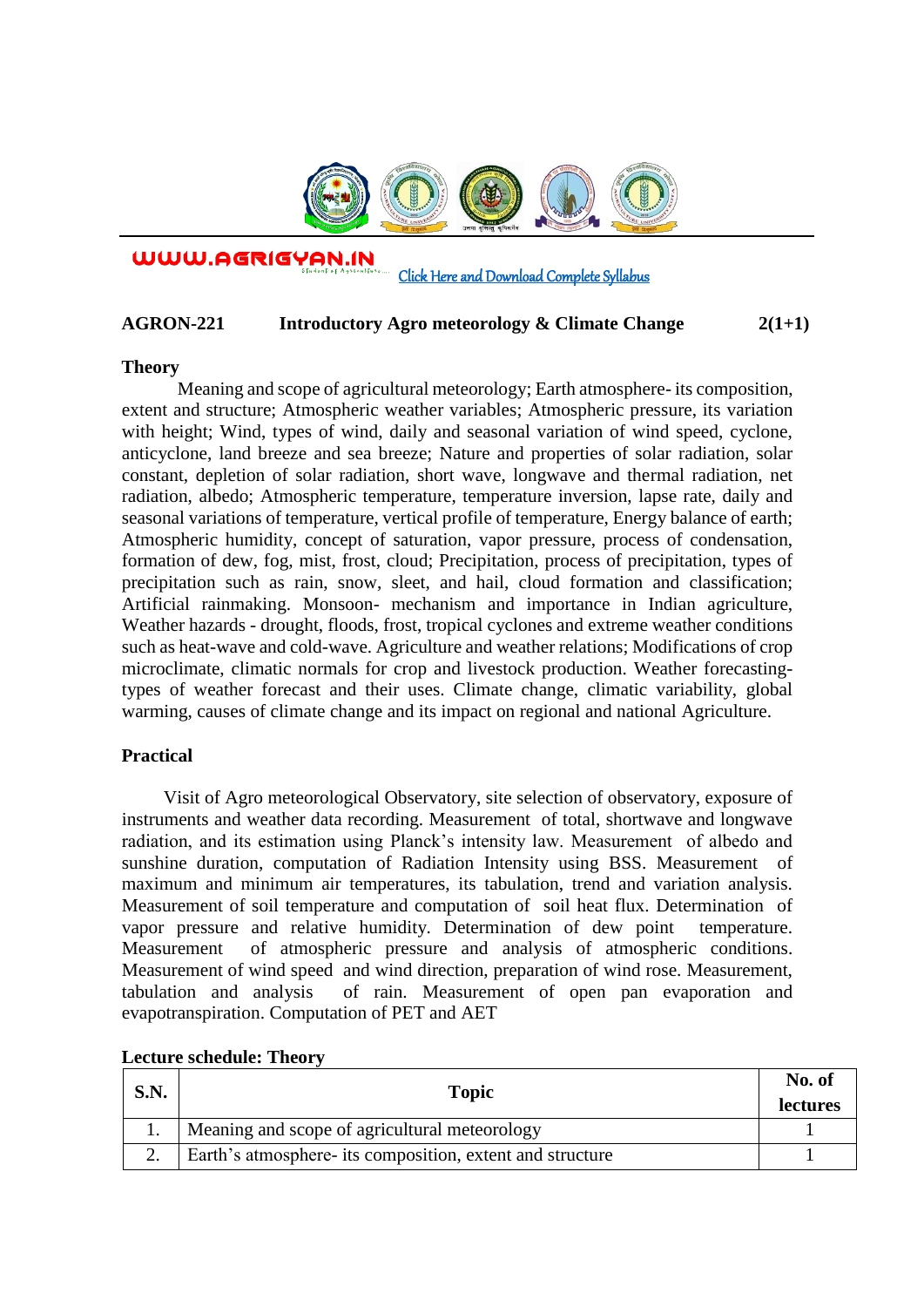| 3.  | Atmospheric weather variables; Atmospheric pressure, its variation with      |              |
|-----|------------------------------------------------------------------------------|--------------|
|     | height                                                                       |              |
| 4.  | Wind, types of wind, daily and seasonal variation of wind speed              | 1            |
| 5.  | Cyclone, anticyclone, land breeze and sea breeze                             |              |
| 6.  | Nature and properties of solar radiation, solar constant, depletion of solar |              |
|     | radiation                                                                    |              |
| 7.  | Short wave, long wave and thermal radiation, net radiation, albedo           | 1            |
| 8.  | Atmospheric temperature, temperature inversion, lapse rate, daily and        |              |
|     | seasonal variations of temperature, vertical profile of temperature,         |              |
| 9.  | Energy balance of earth; Atmospheric humidity, concept of saturation, vapor  |              |
|     | pressure,                                                                    |              |
| 10. | Process of condensation, formation of dew, fog, mist, frost, cloud           | 1            |
| 11. | Precipitation- process, types such as rain, snow, sleet, and hail            |              |
|     | Cloud formation and classification; Artificial rainmaking, Monsoon-          |              |
| 12. | mechanism and importance in Indian agriculture                               |              |
| 13. | Weather hazards - drought, floods, frost, tropical cyclones and extreme      |              |
|     | weather conditions such as heat-wave and cold-wave                           |              |
| 14. | Agriculture and weather relations; Modifications of crop microclimate,       |              |
|     | climatic normals for crop and livestock production                           |              |
| 15. | Weather forecasting-types of weather forecast and their uses                 | $\mathbf{1}$ |
| 16. | Climate change, climatic variability, global warming, causes of climate      |              |
|     | change and its impact on regional and national Agriculture.                  |              |

# **Lecture schedule: Practical**

| <b>S.N.</b>    | <b>Topic</b>                                                                | No. of         |
|----------------|-----------------------------------------------------------------------------|----------------|
|                |                                                                             | lectures       |
| 1              | Visit of Agrometeorological Observatory, site selection of observatory,     | $\overline{2}$ |
|                | exposure of instruments and weather data recording.                         |                |
| $\overline{2}$ | Measurement of total, shortwave and long wave radiation, and its estimation | 2              |
|                | using Planck's intensity law.                                               |                |
| 3              | Measurement of albedo and sunshine duration, computation of Radiation       | 2              |
|                | Intensity using BSS.                                                        |                |
| $\overline{4}$ | Measurement of maximum and minimum air temperatures, its tabulation,        |                |
|                | trend and variation analysis.                                               |                |
| 5              | Measurement of soil temperature and computation of soil heat flux.          |                |
| 6              | Determination of vapor pressure and relative humidity.                      |                |
| $\overline{7}$ | Determination of dew point temperature.                                     |                |
| 8              | Measurement of atmospheric pressure and analysis of atmospheric             | 1              |
|                | conditions.                                                                 |                |
| 9              | Measurement of wind speed and wind direction, preparation of wind rose.     |                |
| 10             | Measurement, tabulation and analysis of rain.                               |                |
| 11             | Measurement of open pan evaporation and evapotranspiration.                 |                |
| 12             | Computation of PET and AET.                                                 | $\overline{2}$ |

**References:**